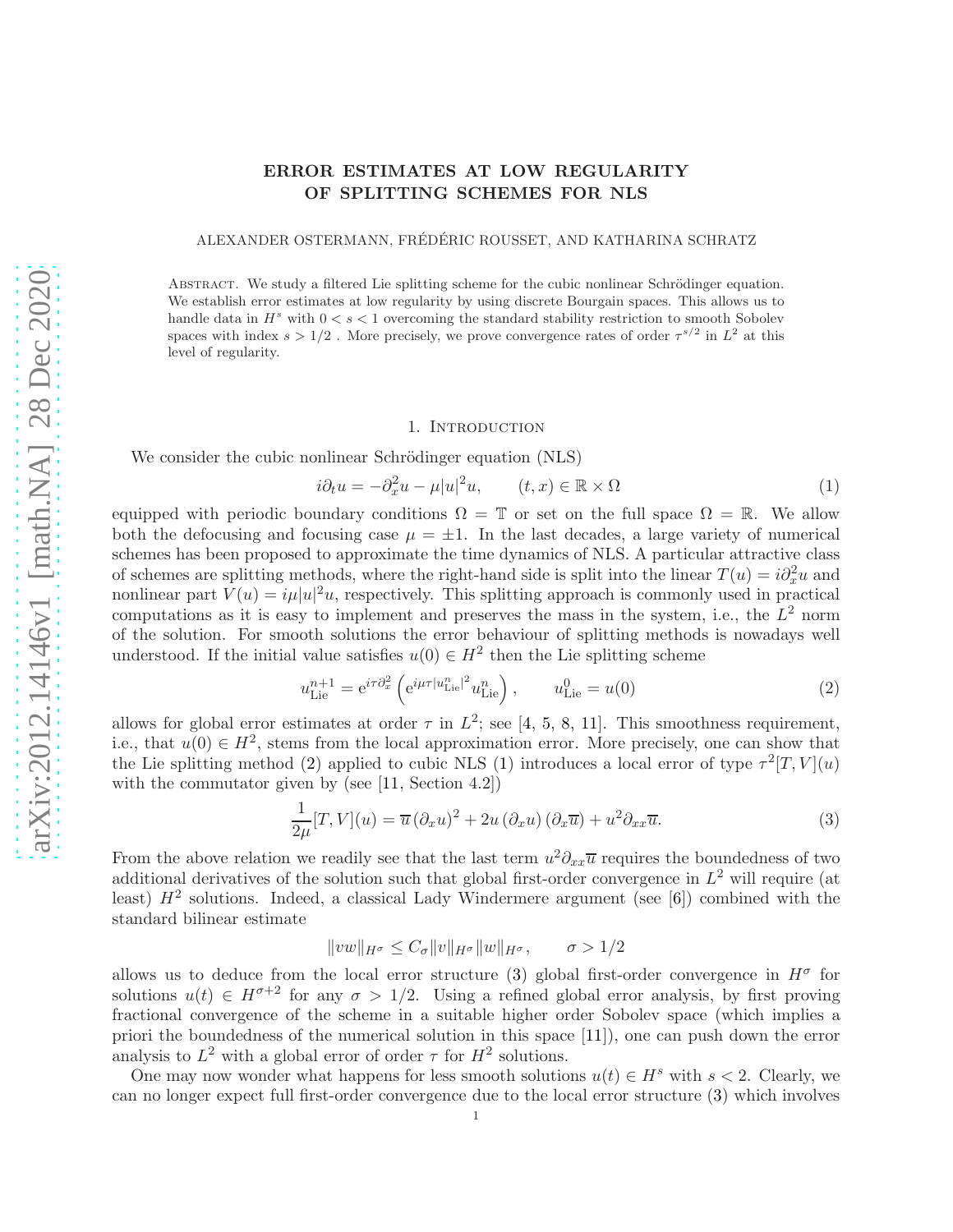the term  $u^2 \partial_{xx} \overline{u}$ . However, one may expect to achieve fractional error estimates with the rate of convergence depending on the regularity of the solution. Indeed, with a refined global error analysis, fractional convergence of order  $\tau^{s/2}$  can be established in  $L^2$  for solutions in  $H^s$  as long as  $s > 1/2$ . The latter restriction  $s > 1/2$  is thereby crucial when estimating the nonlinear terms in the global error by a Sobolev embedding theorem

<span id="page-1-0"></span>
$$
||vw||_{L^{2}} \leq C||v||_{L^{2}}||w||_{H^{r}}, \qquad r > \frac{1}{2}.
$$
\n<sup>(4)</sup>

The nonlinear  $L^2$  estimate [\(4\)](#page-1-0) restricts the class of possible solutions to smooth Sobolev spaces  $u(t) \in H^s$  with  $s > 1/2$ . Classical arguments based on the nonlinear  $L^2$  estimate [\(4\)](#page-1-0) break down for rough solutions. For a long time it was therefore an open question whether one can actually establish global convergence (with arbitraryly small order of convergence  $\tau^{\varepsilon(s)}$ ,  $\varepsilon > 0$ ) for splitting methods for NLS under rough data

<span id="page-1-1"></span>
$$
u(0) \in H^s, \qquad 0 < s \le 1/2. \tag{5}
$$

The aim of this paper lies in closing this gap.

In this paper we establish low regularity estimates for the filtered Lie splitting method

<span id="page-1-2"></span>
$$
u^{n+1} = e^{i\tau \partial_x^2} \Pi_\tau \left( e^{i\mu \tau |\Pi_\tau u^n|^2} \Pi_\tau u^n \right), \qquad u^0 = \Pi_\tau u(0) \tag{6}
$$

with the aid of discrete Bourgain spaces; cf. [\[12\]](#page-11-5). This will allow us for the first time to deal with rough data [\(5\)](#page-1-1). Here, the projection operator  $\Pi_{\tau}$  for  $\tau > 0$  is defined by the Fourier multiplier

$$
\Pi_{\tau} = \chi \left( \frac{-i \partial_x}{\tau^{-\frac{1}{2}}} \right) = \overline{\Pi}_{\tau},\tag{7}
$$

where  $\chi$  is the characteristic function  $\chi = 1_{[-1,1]}$ . Note that the projection  $\Pi_{\tau}$  is then continuous on  $L^p$  for  $p \in (1, +\infty)$  with operator norm uniformly bounded for  $\tau \in (0, 1]$ . Such a filtered splitting was originally proposed for nonlinear Schrödinger equations on the full space by Ignat [\[8\]](#page-11-2); see also Ignat and Zuazua [\[7\]](#page-11-6).

For the filtered Lie splitting [\(6\)](#page-1-2) first order error estimates for  $H^2(\mathbb{R}^d)$  solutions were established in [\[8\]](#page-11-2) with the aid of discrete Strichartz type estimates  $L^2(\mathbb{R}^d)$  in dimensions  $d \leq 3$ . Splitting methods with numerical filters have been also successfully introduced in  $[1]$  for nonlinear Schrödinger equations in the semiclassical regime with attractive interaction to suppress numerically the modulation instability.

The main result of the paper is to prove that the filtered Lie splitting [\(6\)](#page-1-2) indeed allows approximations to the cubic NLS [\(1\)](#page-0-1) with rough initial data [\(5\)](#page-1-1). More precisely, we show that

<span id="page-1-3"></span>**Theorem 1.1.** For every  $T > 0$  and  $u_0 \in H^{s_0}$ ,  $s_0 > 0$ , let  $u \in \mathcal{C}([0,T], H^{s_0})$  be the exact solution *of* [\(1\)](#page-0-1) with initial datum  $u_0$  *and denote by*  $u^n$  the sequence defined by the scheme [\(6\)](#page-1-2)*. Then, for every*  $0 \lt s_1 \lt s_0$ ,  $s_1 \in [0,2]$ *, we have the following error estimate: there exists*  $\tau_0 > 0$  *and*  $C_T > 0$ *such that for every step size*  $\tau \in (0, \tau_0]$ 

<span id="page-1-4"></span>
$$
||u^n - u(t_n)||_{L^2} \le C_T \tau^{\frac{s_1}{2}}, \quad 0 \le n\tau \le T. \tag{8}
$$

With the aid of discrete Strichartz type estimates (on  $\mathbb{R}$ ) and Bourgain type estimates (on  $\mathbb{T}$ ) low regularity estimates could be recently established for resonance based filtered discretisations for rough data [\(5\)](#page-1-1); see [\[12,](#page-11-5) [13\]](#page-11-8). Compared to the filtered Lie splitting [\(6\)](#page-1-2) resonance based filtered schemes allow (thanks to their favorable local error structure) improved convergence rates for solutions in  $H^s$  with  $s > 1/4$ . However, for very rough data, i.e., in regimes where  $0 < s < 1/4$ . the convergence rate we show here for the filtered Lie splitting [\(6\)](#page-1-2) coincides with the convergence rate established for the resonance based schemes. This is due to the fact that at this point of roughness the "worst" regularity restrictions stem from the "space discretization", which consists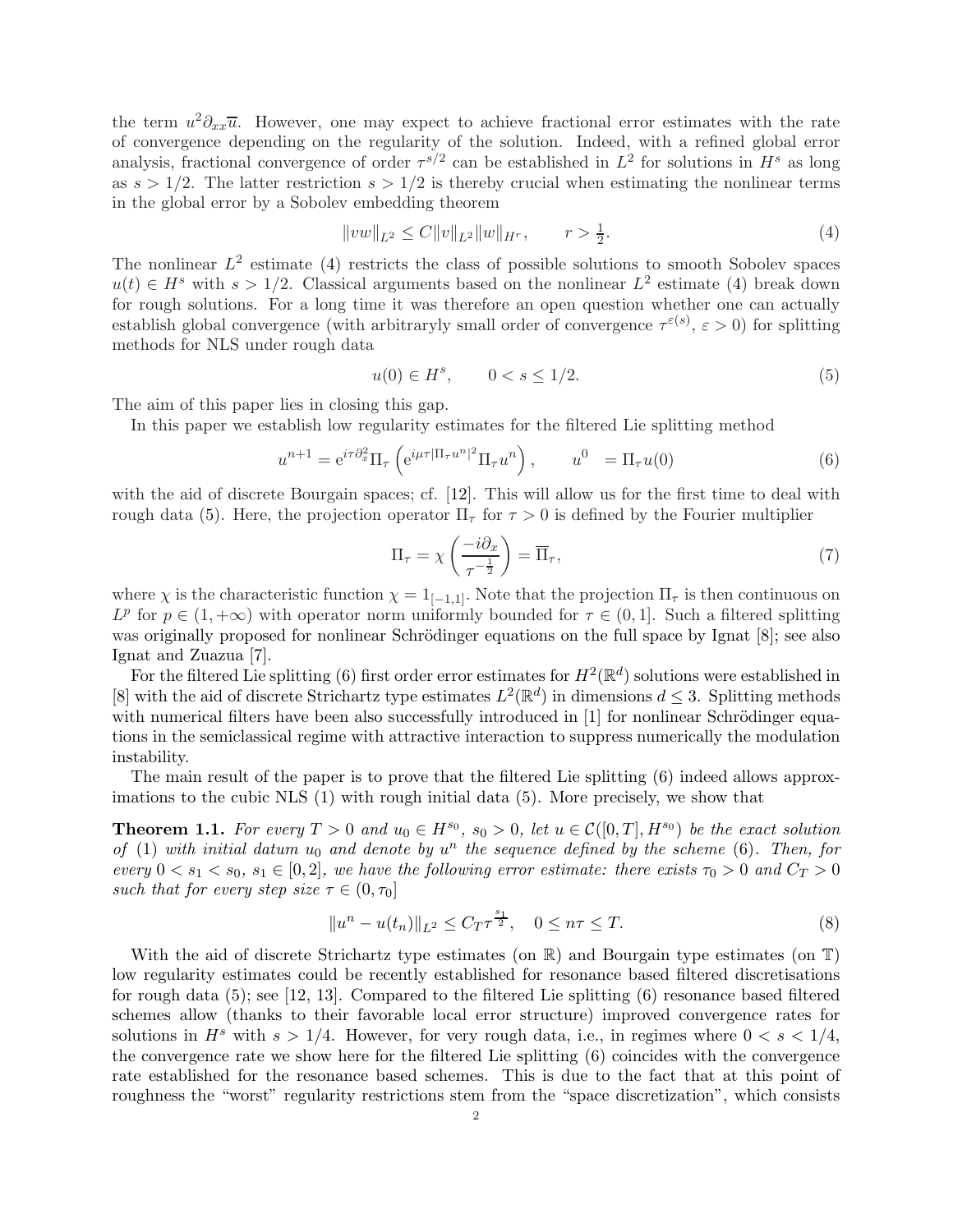in projecting the equation onto a finite number of Fourier modes, and not from the local error of the time discretization.

Our error estimates are based on discrete Bourgain type estimates developed in [\[12\]](#page-11-5). It seems also possible to extend the analysis developed in this paper to higher dimensions and more general nonlinearities. The central task would lie in establishing the corresponding discrete counterpart of the continuous Bourgain estimates given in [\[2\]](#page-11-9) in the various cases as done in [\[12\]](#page-11-5) for the periodic NLS.

Note that the filtered Lie splitting [\(6\)](#page-1-2) can be seen as a classical Lie splitting discretisation of the projected equation

<span id="page-2-0"></span>
$$
i\partial_t u_\tau = -\partial_x^2 u_\tau - \mu \Pi_\tau \left( |\Pi_\tau u_\tau|^2 \Pi_\tau u_\tau \right), \qquad u_\tau(0) = \Pi_\tau u(0). \tag{9}
$$

Hence, the idea is to first analyse the difference between the original NLS equation [\(1\)](#page-0-1) and its projected counterpart [\(9\)](#page-2-0) on the continuous level. This will then allow us to analyse the time discretisation error introduced by the Lie splitting discretisation [\(6\)](#page-1-2) applied to the projected equation [\(9\)](#page-2-0).

Outline of the paper. In a first step we study the difference between the original NLS equation [\(1\)](#page-0-1) and its projected counterpart [\(9\)](#page-2-0); see Section [2.](#page-2-1) This will give a bound on

$$
||u(t)-u_\tau(t)||_{L^2}.
$$

Then we will analyse the time discretisation error introduced by the Lie splitting discretisation [\(6\)](#page-1-2) applied to the projected equation [\(9\)](#page-2-0); see Section [3.](#page-3-0) This will yield a bound on

$$
||u_\tau(t_n)-u^n||_{L^2}.
$$

Combining the above two estimates eventually allows us to establish the desired global error estimate on  $||u(t_n) - u^n||_{L^2}$  since

$$
||u(t_n)-u^n||_{L^2}\leq ||u(t_n)-u_\tau(t_n)||_{L^2}+||u_\tau(t_n)-u^n||_{L^2}.
$$

We carry out the error analysis on the torus  $\mathbb{T}$ ; however, all estimates also hold for the full space case R.

Notations. We close this section with some notation that will be used throughout the paper. For two expressions a and b, we write  $a \leq b$  whenever  $a \leq Cb$  holds with some constant  $C > 0$ , uniformly in  $\tau \in (0,1]$ . We further write  $a \sim b$  if  $b \leq a \leq b$ . When we want to emphasize that C depends on an additional parameter  $\gamma$ , we write  $a \lesssim_{\gamma} b$ .

Further, we denote  $\langle \cdot \rangle = (1 + |\cdot|^2)^{\frac{1}{2}}$  and for sequences  $(u_n)_{n \in \mathbb{Z}} \in X^{\mathbb{Z}}$  in a Banach space X with norm  $\|\cdot\|_X$ , we use the notation

$$
||u_n||_{l^p_\tau X} = \left(\tau \sum_n ||u_n||_X^p\right)^{\frac{1}{p}}, \quad ||u_n||_{l^\infty_\tau X} = \sup_{n \in \mathbb{Z}} ||u_n||_X.
$$

#### 2. Error between the exact and the projected equation

<span id="page-2-1"></span>In this section we estimate the difference between the solutions of the original NLS equation [\(1\)](#page-0-1) and its projected counterpart [\(9\)](#page-2-0). Such an estimate was already established in [\[12\]](#page-11-5).

Let us recall the definition of Bourgain spaces. A tempered distribution  $u(t, x)$  on  $\mathbb{R} \times \mathbb{T}$  belongs to the Bourgain space  $X^{s,b}$  if its following norm is finite

$$
||u||_{X^{s,b}} = \left(\int_{\mathbb{R}} \sum_{k \in \mathbb{Z}} \left(1 + |k|\right)^{2s} \left(1 + |\sigma + k^2|\right)^{2b} |\widetilde{u}(\sigma, k)|^2 d\sigma\right)^{\frac{1}{2}},
$$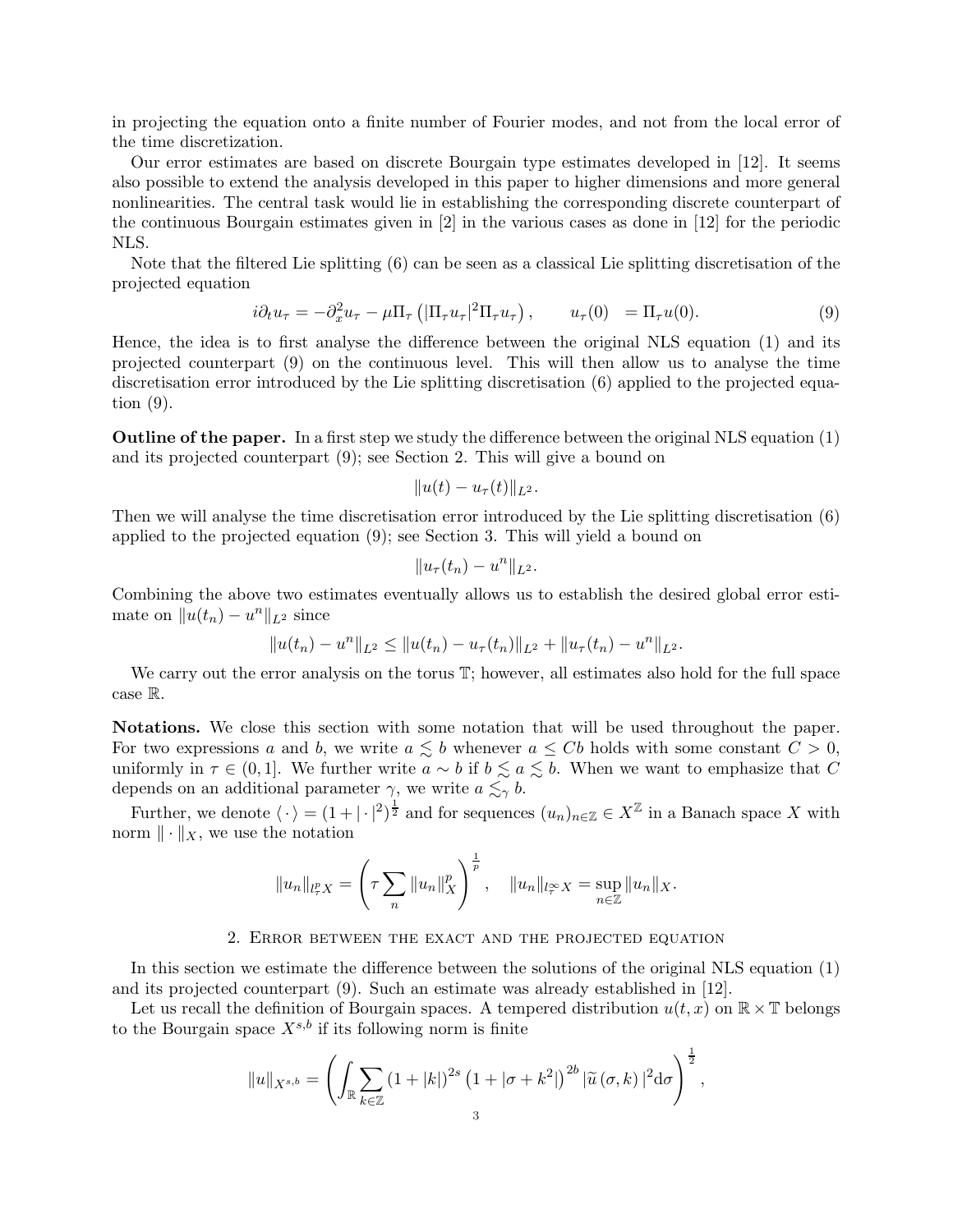where  $\tilde{u}$  is the space-time Fourier transform of u:

$$
\widetilde{u}(\sigma, k) = \int_{\mathbb{R} \times \mathbb{T}} e^{-i\sigma t - ikx} u(t, x) dt dx.
$$

We shall also use a localized version of this space. For  $I \subset \mathbb{R}$  being an open interval, we say that  $u \in X^{s,b}(I)$  if  $||u||_{X^{s,b}(I)} < \infty$ , where

$$
||u||_{X^{s,b}(I)} = \inf{||\overline{u}||_{X^{s,b}}, \overline{u}|_I = u}.
$$

When  $I = (0, T)$  we will often simply use the notation  $X^{s,b}(T)$ . We refer for example to [\[12\]](#page-11-5) Lemma 2.1 for some useful properties of these spaces in this setting (and to [\[2\]](#page-11-9) and [\[17\]](#page-11-10) for more details). A particularly useful property we will exploit in the following is the embedding  $X^{s,b} \subset \mathcal{C}(\mathbb{R}, H^s)$ for  $b > 1/2$ . Let us first recall the following classical well-posedness result for [\(1\)](#page-0-1).

**Theorem 2.1.** For every  $T > 0$  and  $u_0 \in L^2$ , there exists a unique solution u of [\(1\)](#page-0-1) such  $that u \in C([0,T], L^2) \cap X^{0,b}(T)$  *for any*  $b \in (1/2, 5/8)$ *. Moreover, if*  $u_0 \in H^{s_0}$ *,*  $s_0 > 0$ *, then*  $u \in \mathcal{C}([0,T], H^{s_0}) \cap X^{s_0, b}(T)$ .

We refer again to [\[12\]](#page-11-5) for a sketch of the proof.

In a similar way, we get for the solution of [\(9\)](#page-2-0) the following estimate.

<span id="page-3-3"></span>**Proposition 2.2.** For  $u_0 \in H^{s_0}$ ,  $s_0 \geq 0$ , and  $\tau \in (0,1]$ , there exists a unique solution  $u_{\tau}$  of [\(9\)](#page-2-0) *such that*  $u_{\tau} \in X^{s_0,b}(T)$  *for*  $b \in (1/2, 5/8)$  *and every*  $T > 0$ *. Moreover, for every*  $T > 0$ *, there exists*  $M_T$  *such that for every*  $\tau \in (0,1]$ *, we have the estimate* 

$$
||u_{\tau}||_{X^{s_0,b}(T)} \leq M_T.
$$

*Furthermore, it holds that uniformly for*  $\tau \in (0,1]$ *, we have for some*  $C_T > 0$ *,* 

$$
||u - u_{\tau}||_{L^{\infty}((0,T);L^2)} \lesssim ||u - u_{\tau}||_{X^{0,b}(T)} \leq C_T \tau^{\frac{s_0}{2}}.
$$

This statement is proven in [\[12\]](#page-11-5). It is a special case of Proposition 2.4 and Corollary 2.6 in that article with  $K = \tau^{-\frac{1}{2}}$ .

Moreover, if  $s_0 > 0$ , we have the following additional property:

<span id="page-3-2"></span>**Corollary 2.3.** Let  $b \in (5/8, 1]$  and assume that  $s_0 > 0$ , then for every  $0 \leq s_1 < s_0$ , we also have *that for every*  $T > 0$  *and uniformly in*  $\tau$ ,

$$
||u_{\tau}||_{X^{s_1,b}(T)} \le M_T.
$$

This is proven in [\[12\]](#page-11-5) Corollary 2.8.

#### <span id="page-3-0"></span>3. Error representation of the time discretisation of the projected equation

In this section we derive an estimate on the time discretisation error introduced by the Lie splitting discretisation [\(6\)](#page-1-2) applied to the projected equation [\(9\)](#page-2-0). This will give an estimate on

$$
||u_\tau(t_n)-u^n||_{L^2}.
$$

First we rewrite the filtered splitting [\(6\)](#page-1-2) with the aid of the telescopic identity as follows

<span id="page-3-1"></span>
$$
u^{n} = e^{in\tau \partial_{x}^{2}} \Pi_{\tau} u(0) + i\mu \tau \sum_{k=0}^{n-1} e^{i(n-k)\tau \partial_{x}^{2}} \Pi_{\tau} \frac{e^{i\mu \tau |\Pi_{\tau} u^{k}|^{2}} - 1}{i\mu \tau} \Pi_{\tau} u^{k}
$$
(10)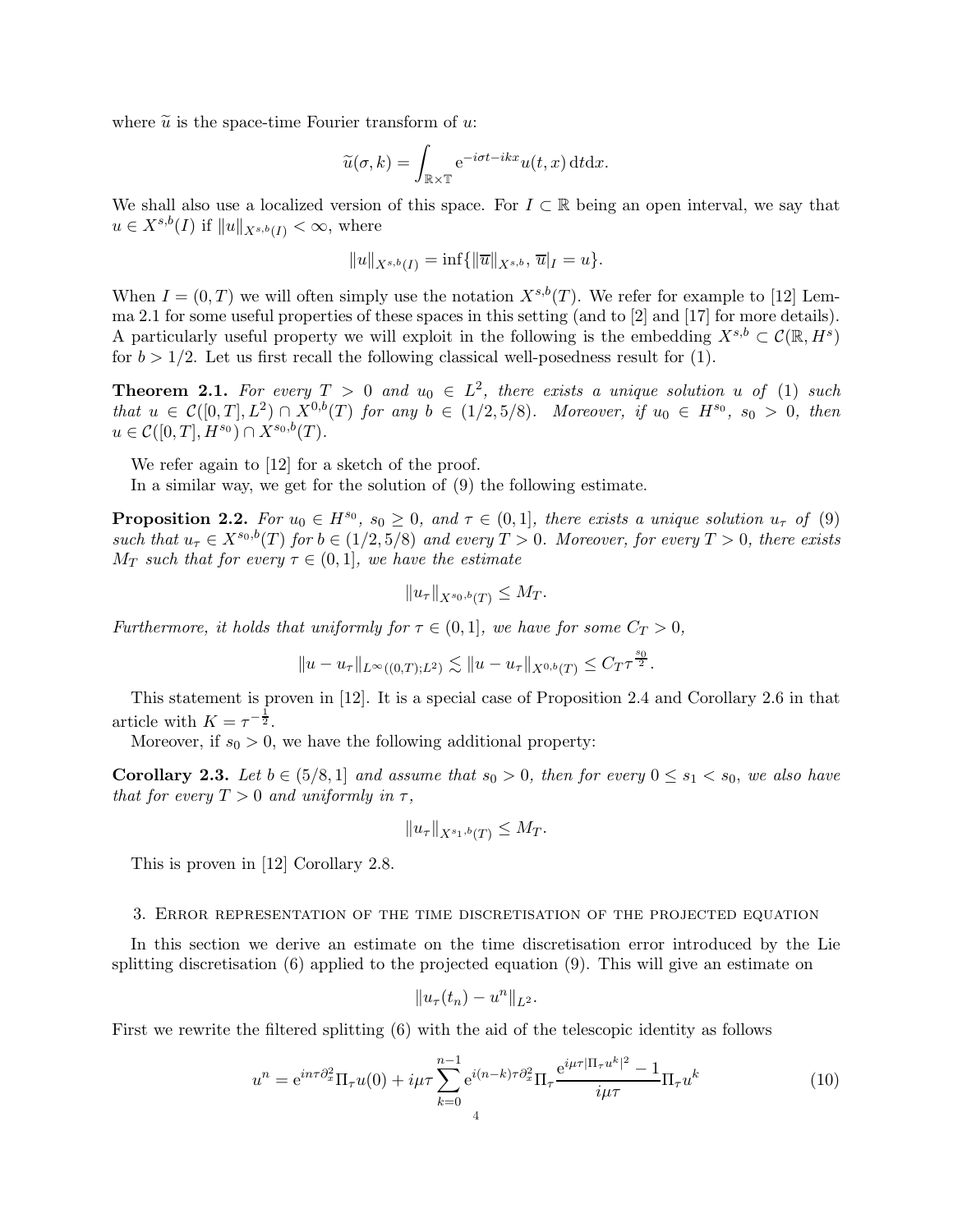(see also [\[8\]](#page-11-2)). Next we compare the scheme [\(10\)](#page-3-1) with the mild solution of [\(9\)](#page-2-0). Note that the mild solution of [\(9\)](#page-2-0) reads with the notation  $t_n = n \tau$ 

<span id="page-4-0"></span>
$$
u_{\tau}(t_n) = e^{in\tau \partial_x^2} \Pi_{\tau} u(0) + i\mu \int_0^{t_n} e^{i(t_n - s)\partial_x^2} \Pi_{\tau} \left( |\Pi_{\tau} u_{\tau}(s)|^2 \Pi_{\tau} u_{\tau}(s) \right) ds
$$
  
\n
$$
= e^{in\tau \partial_x^2} \Pi_{\tau} u(0) + i\mu \sum_{k=0}^{n-1} \int_{t_k}^{t_{k+1}} e^{i(t_n - s)\partial_x^2} \Pi_{\tau} \left( |\Pi_{\tau} u_{\tau}(s)|^2 \Pi_{\tau} u_{\tau}(s) \right) ds
$$
  
\n
$$
= e^{in\tau \partial_x^2} \Pi_{\tau} u(0) + i\mu \sum_{k=0}^{n-1} \int_0^{\tau} e^{i(t_n - t_k - s)\partial_x^2} \Pi_{\tau} \left( |\Pi_{\tau} u_{\tau}(t_k + s)|^2 \Pi_{\tau} u_{\tau}(t_k + s) \right) ds.
$$
\n(11)

Thus, by taking the difference of [\(11\)](#page-4-0) and [\(10\)](#page-3-1) we obtain that

<span id="page-4-1"></span>
$$
u_{\tau}(t_n) - u^n = i\mu\tau \sum_{k=0}^{n-1} e^{i(n-k)\tau \partial_x^2} \left( \Phi_{\mathcal{N}}^{\tau}(u_{\tau}(t_k)) - \Phi_{\mathcal{N}}^{\tau}(u^k) \right) + i\mu \sum_{k=0}^{n-1} e^{i(n-k)\tau \partial_x^2} \mathcal{E}_{\text{loc}}(t_k, \tau, u_{\tau}) \tag{12}
$$

with the nonlinear flow

<span id="page-4-4"></span>
$$
\Phi_{\mathcal{N}}^{\tau}(w) = \Pi_{\tau} \left( \frac{e^{i\mu\tau |\Pi_{\tau}w|^2} - 1}{i\mu\tau} \Pi_{\tau}w \right)
$$
\n(13)

and the local error

<span id="page-4-2"></span>
$$
\mathcal{E}_{\text{loc}}(t_k, \tau, u_{\tau})
$$
\n
$$
= \Pi_{\tau} \int_{0}^{\tau} e^{-is\partial_{x}^{2}} \left( |\Pi_{\tau} u_{\tau}(t_k + s)|^{2} \Pi_{\tau} u_{\tau}(t_k + s) \right) - \frac{e^{i\mu \tau} |\Pi_{\tau} u_{\tau}(t_k)|^{2} - 1}{i\mu \tau} \Pi_{\tau} u_{\tau}(t_k) ds
$$
\n
$$
= \Pi_{\tau} \int_{0}^{\tau} \left( e^{-is\partial_{x}^{2}} - 1 \right) \left( |\Pi_{\tau} u_{\tau}(t_k + s)|^{2} \Pi_{\tau} u_{\tau}(t_k + s) \right) ds
$$
\n
$$
+ \Pi_{\tau} \int_{0}^{\tau} |\Pi_{\tau} u_{\tau}(t_k + s)|^{2} \Pi_{\tau} \left( u_{\tau}(t_k + s) - u_{\tau}(t_k) \right) ds
$$
\n
$$
+ \Pi_{\tau} \int_{0}^{\tau} \left( |\Pi_{\tau} u_{\tau}(t_k + s)|^{2} - \frac{e^{i\mu \tau} |\Pi_{\tau} u_{\tau}(t_k)|^{2} - 1}{i\mu \tau} \right) \Pi_{\tau} u_{\tau}(t_k) ds
$$
\n
$$
= \mathcal{E}_{1}(t_k) + \mathcal{E}_{2}(t_k) + \mathcal{E}_{3}(t_k), \qquad (14)
$$

where by [\(11\)](#page-4-0)

<span id="page-4-3"></span>
$$
u_{\tau}(t_k+s) - u_{\tau}(t_k)
$$
  
= 
$$
\left(e^{is\partial_x^2} - 1\right)u_{\tau}(t_k) + i\mu \int_0^s e^{i(s-\xi)\partial_x^2} \Pi_{\tau} \left(|\Pi_{\tau}u_{\tau}(t_k+\xi)|^2\Pi_{\tau}u_{\tau}(t_k+\xi)\right) d\xi.
$$
 (15)

### 4. Discrete Bourgain spaces

Before performing local error and stability estimates for rough data, we shall recall the main properties of the discrete Bourgain spaces introduced in [\[12\]](#page-11-5).

For sequences of functions  $(u_n(x))_{n\in\mathbb{Z}}$ , we define the Fourier transform  $\widetilde{u_n}(\sigma, k)$  by

$$
\mathcal{F}_{\tau,x}(u_n)(\sigma,k) = \widetilde{u_n}(\sigma,k) = \tau \sum_{m \in \mathbb{Z}} \widehat{u_m}(k) e^{im\tau\sigma}, \quad \widehat{u_m}(k) = \frac{1}{2\pi} \int_{-\pi}^{\pi} u_m(x) e^{-ikx} dx.
$$

Parseval's identity then reads

$$
\|\widetilde{u_n}\|_{L^2 l^2} = \|u_n\|_{l^2_{\tau} L^2},\tag{16}
$$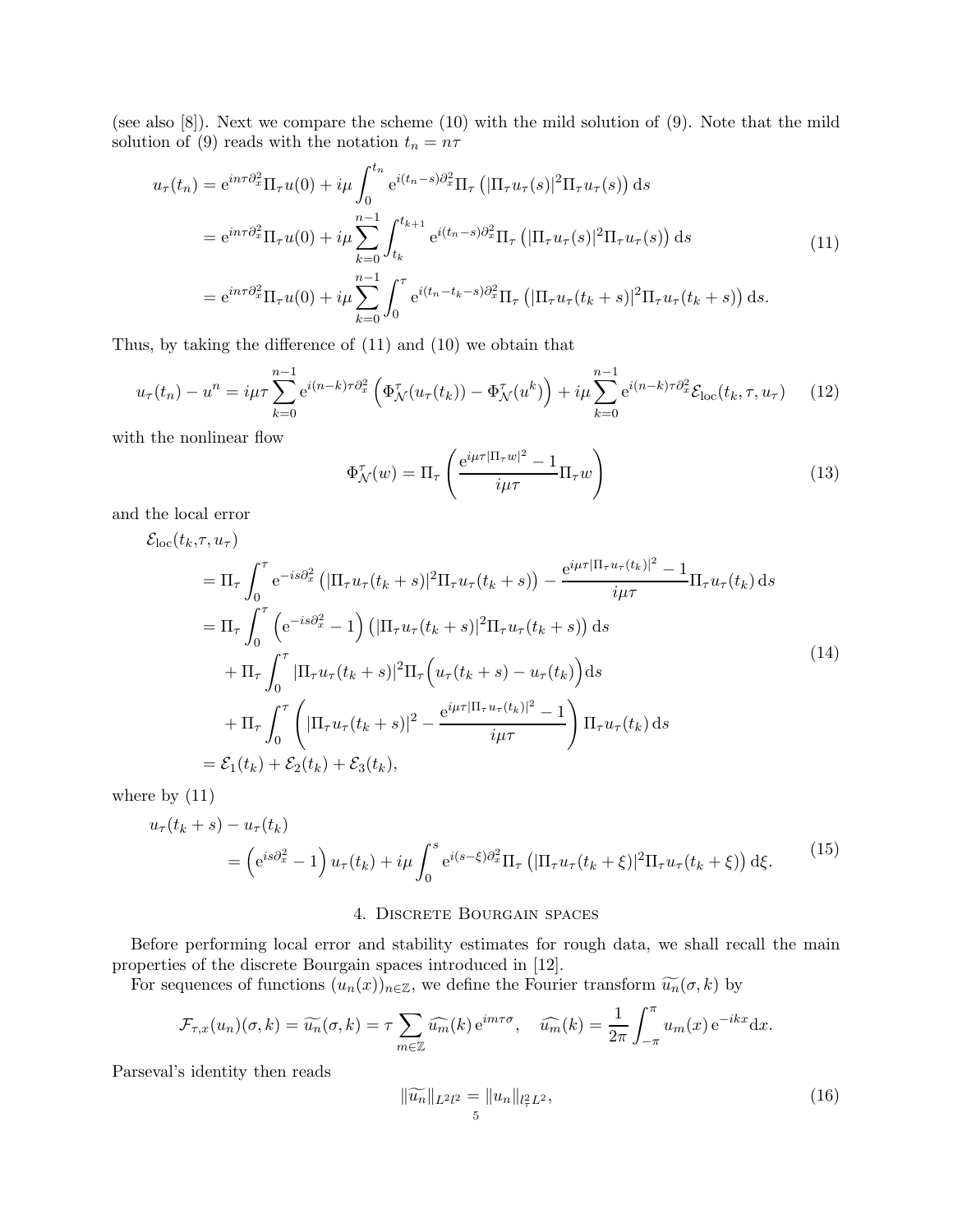where

$$
\|\widetilde{u_n}\|_{L^2 l^2}^2 = \int_{-\frac{\pi}{\tau}}^{\frac{\pi}{\tau}} \sum_{k \in \mathbb{Z}} |\widetilde{u_n}(\sigma, k)|^2 d\sigma, \quad \|u_n\|_{l^2 \ L^2}^2 = \tau \sum_{m \in \mathbb{Z}} \int_{-\pi}^{\pi} |u_m(x)|^2 dx.
$$

We define the discrete Bourgain spaces  $X^{s,b}_{\tau}$  for  $s \geq 0, b \in \mathbb{R}, \tau > 0$  by

$$
||u_n||_{X^{s,b}_{\tau}} = ||\langle k \rangle^s \langle d_{\tau}(\sigma - k^2) \rangle^b \widetilde{u_n}(\sigma, k) ||_{L^2 l^2}, \qquad (17)
$$

where  $d_{\tau}(\sigma) = \frac{e^{i\tau\sigma}-1}{\tau}$  $\frac{\sigma-1}{\tau}$ . Note that  $d_{\tau}$  is  $2\pi/\tau$  periodic and that uniformly in  $\tau$ , we have  $|d_{\tau}(\sigma)| \sim |\sigma|$ for  $|\tau\sigma| \leq \pi$ .

For  $s \in \mathbb{R}$  and  $b > 1/2$ , we have that  $X^{s,b}_{\tau} \subset l^{\infty}_{\tau} H^s$ :

<span id="page-5-6"></span>
$$
||u_n||_{l^{\infty}_\tau} H^s \lesssim_b ||u_n||_{X^{s,b}_{\tau}}.
$$
\n
$$
(18)
$$

From the properties of the  $d_{\tau}$  function, we also have that

<span id="page-5-4"></span>
$$
\sup_{\delta \in [-4,4]} \|e^{in\tau \delta \partial_x^2} u_n\|_{X^{s,b}_{\tau}} \lesssim_b \|u_n\|_{X^{s,b}_{\tau}},
$$
\n(19)

$$
\sup_{\delta \in [-4,4]} \|e^{in\tau\delta} u_n\|_{X^{s,b}_{\tau}} \lesssim_b \|u_n\|_{X^{s,b}_{\tau}}
$$
\n(20)

and that the discrete spaces satisfy the embeddings

<span id="page-5-5"></span>
$$
||u_n||_{X^{0,b}_{\tau}} \lesssim \frac{1}{\tau^{b-b'}} ||u_n||_{X^{0,b'}_{\tau}}, \quad b \ge b'.
$$
 (21)

Some useful more technical properties are gathered in the following lemma; see [\[13,](#page-11-8) Lemma 3.4].

<span id="page-5-7"></span>**Lemma 4.1.** *For*  $\eta \in C_c^{\infty}(\mathbb{R})$  *and*  $\tau \in (0,1]$ *, we have that* 

$$
\|\eta(n\tau)e^{in\tau\partial_x^2}f\|_{X^{s,b}_\tau} \lesssim_{\eta,b} \|f\|_{H^s}, \quad s \in \mathbb{R}, \, b \in \mathbb{R}, \, f \in H^s,
$$
\n
$$
(22)
$$

$$
\|\eta(n\tau)u_n\|_{X^{s,b}_{\tau}} \lesssim_{\eta,b} \|u_n\|_{X^{s,b}_{\tau}}, \quad s \in \mathbb{R}, b \in \mathbb{R}, u_n \in X^{s,b}_{\tau},
$$
\n(23)

$$
\left\|\eta\left(\frac{n\tau}{T}\right)u_n\right\|_{X^{s,b'}_{\tau}} \lesssim_{\eta,b,b'} T^{b-b'} \|u_n\|_{X^{s,b}_{\tau}}, \quad s \in \mathbb{R}, -\frac{1}{2} < b' \le b < \frac{1}{2}, \ 0 < T = N\tau \le 1, \ N \ge 1. \tag{24}
$$

*In addition, for*

<span id="page-5-8"></span>
$$
U_n(x) = \eta(n\tau)\tau \sum_{m=0}^n e^{i(n-m)\tau \partial_x^2} u_m(x),
$$

*we have*

<span id="page-5-2"></span>
$$
||U_n||_{X^{s,b}_{\tau}} \lesssim_{\eta,b} ||u_n||_{X^{s,b-1}_{\tau}}, \quad s \in \mathbb{R}, \ b > 1/2.
$$
 (25)

*We stress that all given estimates are uniform in*  $\tau$ *.* 

The crucial product property in the analysis of cubic NLS for these discrete spaces is given in the following lemma.

<span id="page-5-3"></span>**Lemma 4.2.** *We have, uniformly for*  $\tau \in (0,1]$ *,* 

<span id="page-5-0"></span>
$$
\|\Pi_{\tau}u_n\|_{l^4_{\tau}L^4} \lesssim \|u_n\|_{X^{0,\frac{3}{8}}_{\tau}}.
$$
\n(26)

*This yields for any sequences*  $(u_n)$ *,*  $(v_n)$ *,*  $(w_n)$  *and for every*  $s_1 \geq 0$ *,* 

<span id="page-5-1"></span>
$$
\left\|\Pi_{\tau}\left(\Pi_{\tau}u_{n}\Pi_{\tau}v_{n}\Pi_{\tau}w_{n}\right)\right\|_{X_{\tau}^{s_{1},-\frac{3}{8}}}\lesssim\|u_{n}\|_{X_{\tau}^{s_{1},\frac{3}{8}}}\|v_{n}\|_{X_{\tau}^{s_{1},\frac{3}{8}}}\|w_{n}\|_{X_{\tau}^{s_{1},\frac{3}{8}}},\tag{27}
$$

*again uniformly for*  $\tau \in (0, 1]$ *.*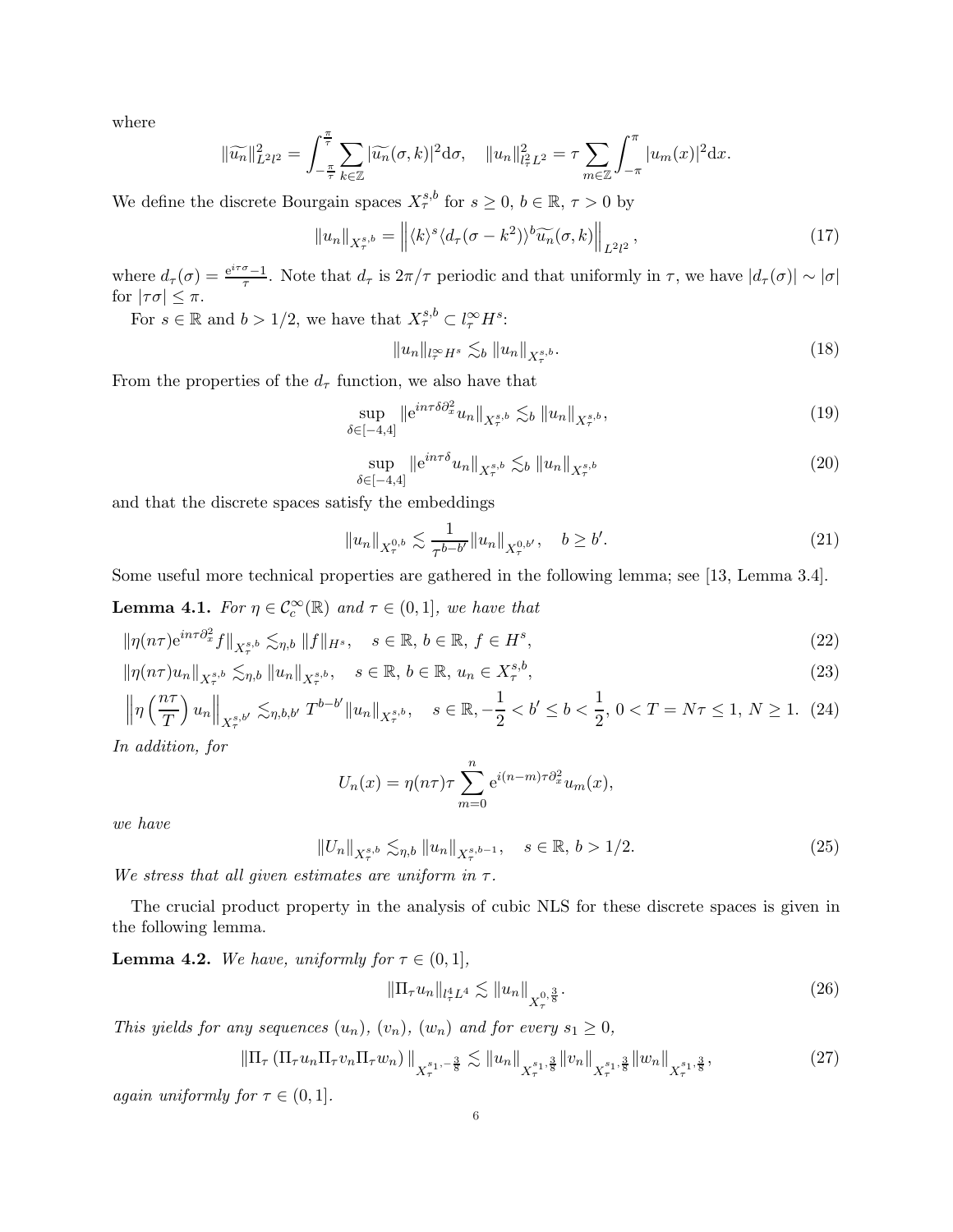*Proof.* The estimate [\(26\)](#page-5-0) was proven in [\[12\]](#page-11-5) (see Lemma 3.1), we refer to this paper for the proof. Note that [\(26\)](#page-5-0) states that  $\Pi_{\tau}$  is a continuous map from  $X_{\tau}^{0,\frac{3}{8}}$  to  $l_{\tau}^4 L^4$ . We can then also deduce by duality that the adjoint  $\Pi^*_{\tau} = \Pi_{\tau}$  is continuous from  $l^{\frac{4}{3}} \mathcal{L}^{\frac{4}{3}}$  to  $X_{\tau}^{0,-\frac{3}{8}}$  with the same norm, which means that

<span id="page-6-0"></span>
$$
\|\Pi_{\tau}u_n\|_{X^{0,-\frac{3}{8}}_{\tau}} \lesssim \|u_n\|_{l^{\frac{4}{3}}_{\tau}L^{\frac{4}{3}}}.\tag{28}
$$

To deduce [\(27\)](#page-5-1), we first use that thanks to [\(28\)](#page-6-0) we have for every  $s_1 \geq 0$ 

$$
\|\Pi_\tau \left( \Pi_\tau u_n \Pi_\tau v_n \Pi_\tau w_n \right)\|_{X_\tau^{s_1,-\frac{3}{8}}} \lesssim \| \langle \partial_x \rangle^{s_1} \left( \Pi_\tau u_n \Pi_\tau v_n \Pi_\tau w_n \right)\|_{l_\tau^{\frac{4}{3}} L^{\frac{4}{3}}}.
$$

Next, by using the generalized Leibniz rule and the Hölder inequality, we obtain that

$$
\|\Pi_{\tau} (\Pi_{\tau} u_n \Pi_{\tau} v_n \Pi_{\tau} w_n) \|_{X_{\tau}^{s_1,-\frac{3}{8}}} \lesssim \| \langle \partial_x \rangle^{s_1} \Pi_{\tau} u_n \|_{l_{\tau}^4 L^4} \| \langle \partial_x \rangle^{s_1} \Pi_{\tau} v_n \|_{l_{\tau}^4 L^4} \| \langle \partial_x \rangle^{s_1} \Pi_{\tau} w_n \|_{l_{\tau}^4 L^4}
$$

and we conclude by using  $(26)$  again.

Finally, the estimates of Corollary [2.3](#page-3-2) for the continuous solution, gives the following property for its restriction on the grid.

<span id="page-6-2"></span>**Proposition 4.3.** Let  $u_{\tau}$  be the solution of [\(9\)](#page-2-0) and define the sequence  $u_{\tau}^n = u_{\tau}(n\tau + t', x)$ . Assume *that*  $u_0 \in H^{s_0}$ ,  $s_0 > 0$ . Then, for every  $s_1$ , such that  $0 \leq s_1 < s_0$ , we have that

$$
\sup_{t' \in [0,4\tau]} \|\eta(n\tau)u_{\tau}^n\|_{X_{\tau}^{s_1,\frac{3}{8}}} \leq C_T.
$$

In the following we shall still denote by  $u_{\tau}$  a function which belongs globally to  $X^{s_0,b}(\mathbb{R} \times \mathbb{T})$ , coincides on [0, T] with the solution  $u_{\tau}$  of [\(9\)](#page-2-0) given by Proposition [2.2](#page-3-3) and vanishes for  $t \geq 2T$ . With this notation, we get from the previous proposition that

$$
\sup_{t' \in [0,4\tau]} \|u_\tau(n\tau + t',x)\|_{X^{s_1,\frac{3}{8}}_\tau} \leq C_T.
$$

### 5. Global error estimates

Let  $e^{k} = u_{\tau}(t_{k}) - u^{k}$  denote the global error for the modified equation and let  $\eta$  be a smooth and compactly supported function, which is one on  $[-1, 1]$  and supported in  $[-2, 2]$ . Using the properties of  $\eta$  allows us to rewrite [\(12\)](#page-4-1) as

<span id="page-6-1"></span>
$$
e^{n} = i\mu\tau\eta(t_n) \sum_{k=0}^{n-1} e^{i(n-k)\tau \partial_x^2} \eta\left(\frac{t_k}{T_1}\right) \left(\Phi_{\mathcal{N}}^{\tau}(u_{\tau}(t_k)) - \Phi_{\mathcal{N}}^{\tau}(u_{\tau}(t_k) - e^k)\right) + \mathcal{R}_n
$$
\n(29)

with

$$
\mathcal{R}_n = i\eta(t_n)\mu \sum_{k=0}^{n-1} e^{i(n-k)\tau \partial_x^2} \eta(t_k) \mathcal{E}_{\text{loc}}(t_k, \tau, u_\tau)
$$
\n(30)

for  $0 \leq n \leq N_1$ , where  $N_1 = \lfloor \frac{T_1}{\tau} \rfloor$  $T_1 \leq \min(1, T)$ . The benefit if this modification is that the solution of [\(29\)](#page-6-1) is globally defined, so that we can use global Bourgain spaces to estimate it.

The aim of this section is the proof of the following estimate of the global error  $\mathcal{R}_n$ .

<span id="page-6-3"></span>**Proposition 5.1.** *For*  $b \in (1/2, 5/8)$ *,*  $s_1 \in [0, 2]$ *,*  $0 \leq s_1 < s_0$ *, we have* 

$$
\|\mathcal{R}_n\|_{X^{0,b}_{\tau}} \leq C_T \tau^{\frac{s_1}{2}}.
$$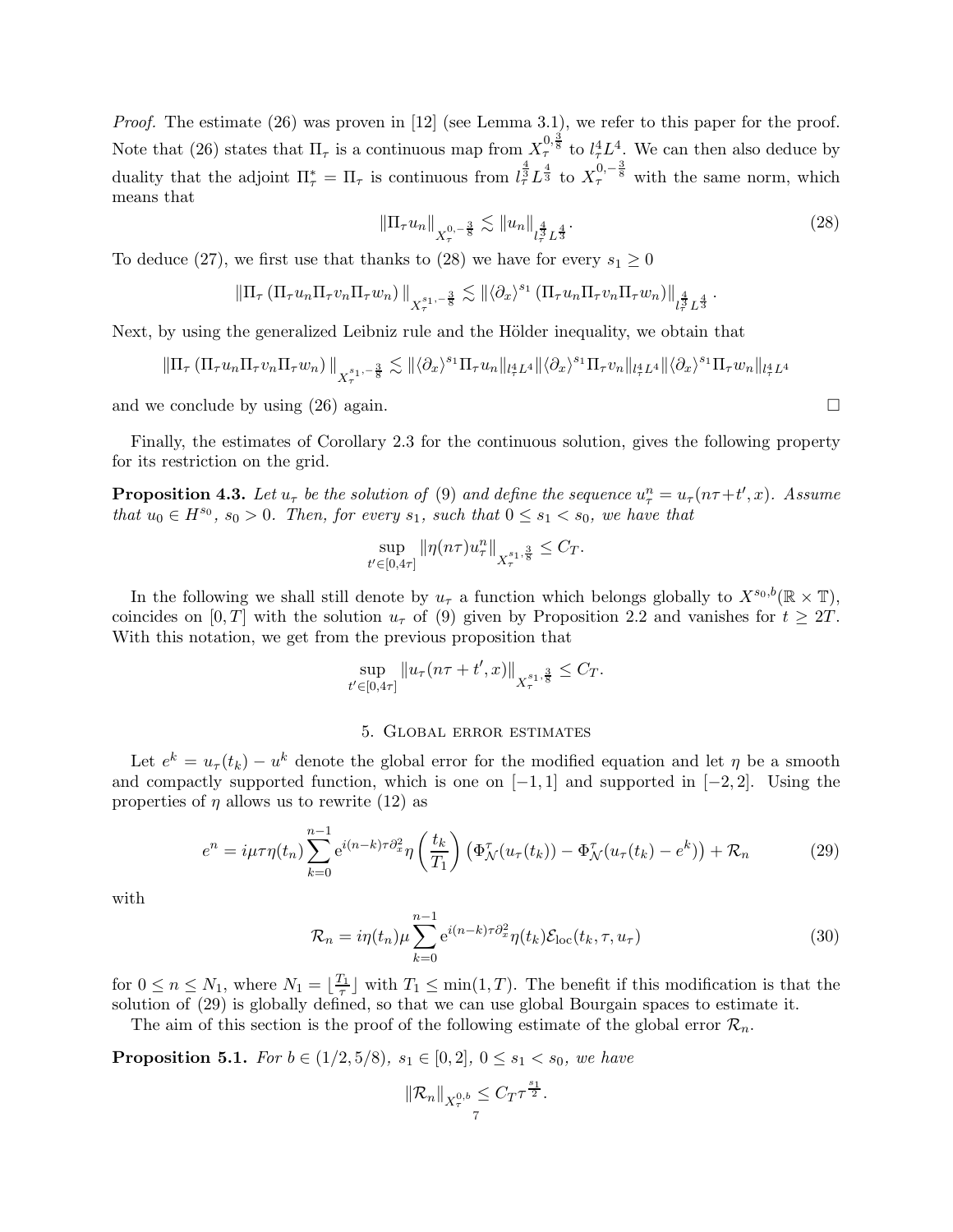*Proof.* By using [\(25\)](#page-5-2), we first obtain that

<span id="page-7-0"></span>
$$
\|\mathcal{R}_n\|_{X^{0,b}_{\tau}} \lesssim \tau^{-1} \|\mathcal{E}_{\text{loc}}(t_n, \tau, u_\tau)\|_{X^{0,b-1}_{\tau}} \lesssim \tau^{-1} \|\mathcal{E}_{\text{loc}}(t_n, \tau, u_\tau)\|_{X^{0,-\frac{3}{8}}_{\tau}}.
$$
 (31)

Thanks to [\(14\)](#page-4-2), we need to estimate  $\tau^{-1} \|\mathcal{E}_i\|_{X^{0,-\frac{3}{8}}_\tau}$ ,  $i = 1, 2, 3$ .

To estimate  $\mathcal{E}_1$ , since  $e^{-is\partial_x^2} - 1$  and  $\Pi_\tau$  are Fourier multipliers in the space variable, and since  $\Pi_{\tau}$  projects on frequencies less than  $\tau^{-\frac{1}{2}}$ , we observe that for any function  $F(t_n)$ , we have

$$
\sup_{s \in [-\tau,\tau]} \| (e^{-is\partial_x^2} - 1) \Pi_\tau F(t_n) \|_{X^{0,b}_\tau} \lesssim \tau^{\frac{s_1}{2}} \| F(t_n) \|_{X^{s_1,b}_\tau}
$$

for  $0 \leq s_1 \leq 2$ . Therefore, we get that

$$
\tau^{-1} \|\mathcal{E}_1(t_n)\|_{X^{0,-\frac{3}{8}}_\tau} \lesssim \tau^{\frac{s_1}{2}} \sup_{s \in [0,\tau]} \left\| \Pi_\tau \left( |\Pi_\tau u_\tau(t_n+s)|^2 \Pi_\tau u_\tau(t_n+s) \right) \right\|_{X^{s_1,-\frac{3}{8}}_\tau}.
$$

This yields, thanks to Lemma [4.2,](#page-5-3)

$$
\tau^{-1} \|\mathcal{E}_1(t_n)\|_{X^{0,-\frac{3}{8}}_\tau} \lesssim \tau^{\frac{s_1}{2}} \sup_{s \in [0,\tau]} \|u_\tau(t_n+s)\|_{X^{s_1,\frac{3}{8}}_\tau}^3.
$$

Therefore, by using Proposition [4.3,](#page-6-2) we obtain that

<span id="page-7-1"></span>
$$
\tau^{-1} \|\mathcal{E}_1(t_n)\|_{X^{0,-\frac{3}{8}}_{\tau}} \lesssim C_T \tau^{\frac{s_1}{2}}.
$$
\n(32)

Next, by using  $(14)$  and  $(15)$ , we get that

$$
\tau^{-1} \|\mathcal{E}_2(t_n)\|_{X^{0,-\frac{3}{8}}_\tau} \lesssim \tau^{-1} \|\mathcal{E}_{2,1}(t_n)\|_{X^{0,-\frac{3}{8}}_\tau} + \tau^{-1} \|\mathcal{E}_{2,2}(t_n)\|_{X^{0,-\frac{3}{8}}_\tau},
$$

where

$$
\mathcal{E}_{2,1}(t_n) = \Pi_{\tau} \int_0^{\tau} |\Pi_{\tau} u_{\tau}(t_n + s)|^2 \Pi_{\tau} \left( (e^{is\partial_x^2} - 1) u_{\tau}(t_n) \right) ds,
$$
  

$$
\mathcal{E}_{2,2}(t_n) = i\mu \Pi_{\tau} \int_0^{\tau} |\Pi_{\tau} u_{\tau}(t_n + s)|^2 \Pi_{\tau} \int_0^s e^{i(s-\xi)\partial_x^2} \Pi_{\tau} \left( |\Pi_{\tau} u_{\tau}(t_n + \xi)|^2 \Pi_{\tau} u_{\tau}(t_n + \xi) \right) d\xi ds.
$$

By using again [\(27\)](#page-5-1), we obtain that

$$
\tau^{-1} \|\mathcal{E}_{2,1}(t_n)\|_{X^{0,-\frac{3}{8}}_{\tau}} \lesssim \sup_{s \in [0,\tau]} \left( \|u_{\tau}(t_n+s)\|_{X^{0,\frac{3}{8}}_{\tau}}^2 \| (e^{is\partial_x^2} - 1) \Pi_{\tau} u_{\tau}(t_n) \|_{X^{0,\frac{3}{8}}_{\tau}} \right).
$$

Since, for  $s \in [0, \tau]$ , we have

$$
\| (e^{is\partial_x^2} - 1) \Pi_\tau u_\tau(t_n) \|_{X_\tau^{0, \frac{3}{8}}} \lesssim \tau^{\frac{s_1}{2}} \| u_\tau(t_n) \|_{X_\tau^{s_1, \frac{3}{8}}},
$$

we get by using again Proposition [4.3](#page-6-2) that

$$
\tau^{-1} \|\mathcal{E}_{2,1}(t_n)\|_{X^{0,-\frac{3}{8}}_\tau} \leq C_T \tau^{\frac{s_1}{2}}.
$$

In a similar way, we can first obtain thanks to [\(27\)](#page-5-1) that

$$
\tau^{-1} \|\mathcal{E}_{2,1}(t_n)\|_{X^{0,-\frac{3}{8}}_{\tau}}\n\lesssim \sup_{s\in[0,\tau]}\left(\|u_{\tau}(t_n+s)\|_{X^{0,\frac{3}{8}}_{\tau}}^2\left\|\int_0^s e^{i(s-\xi)\partial_x^2}\Pi_{\tau}\left(|\Pi_{\tau}u_{\tau}(t_n+\xi)|^2\Pi_{\tau}u_{\tau}(t_n+\xi)\right) \mathrm{d}\xi\right\|_{X^{0,\frac{3}{8}}_{\tau}}\right).
$$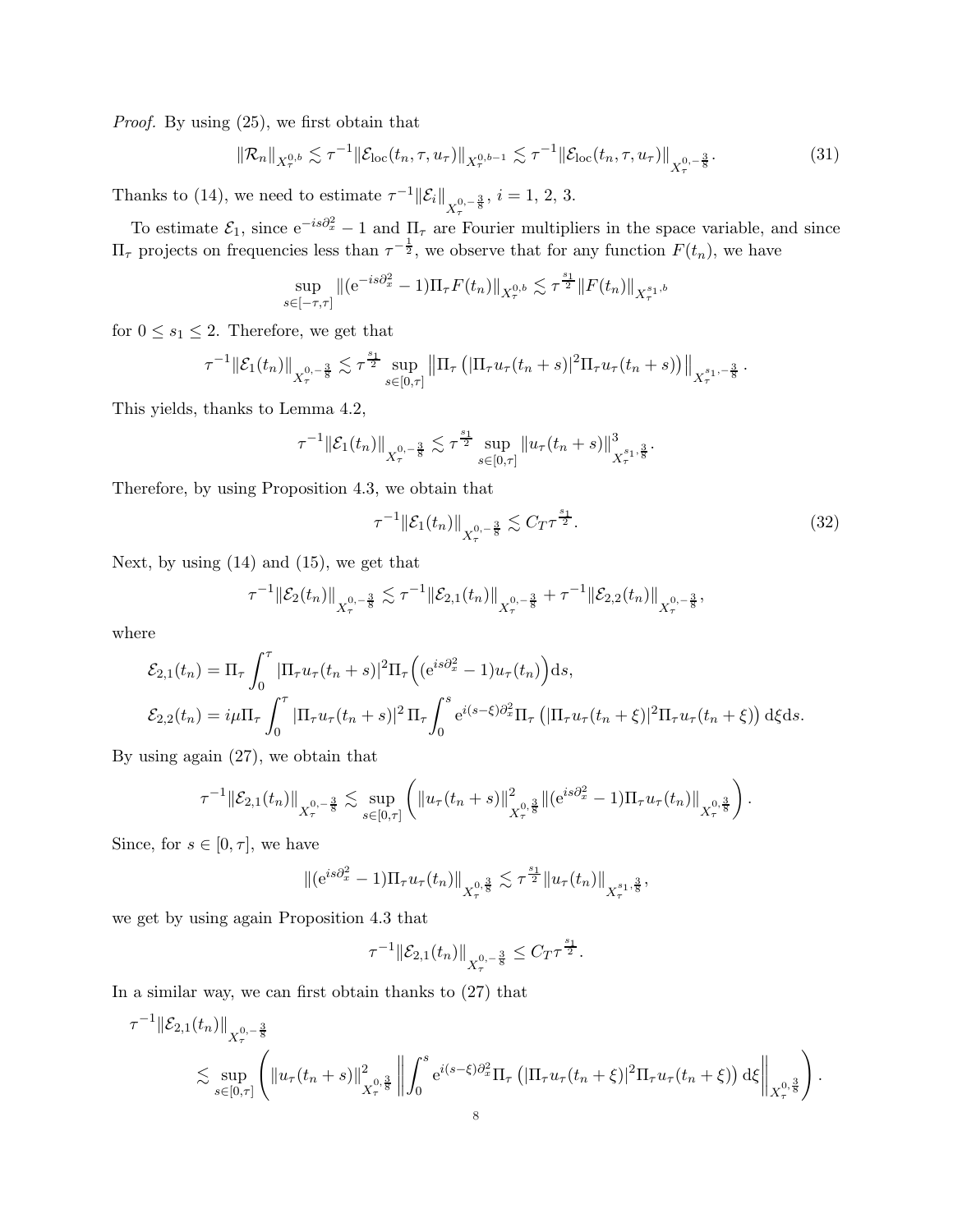Next, by using successively  $(19)$ ,  $(21)$  and  $(27)$ , we write

$$
\begin{split} \left\| \int_{0}^{s} e^{i(s-\xi)\partial_{x}^{2}} \Pi_{\tau} \left( |\Pi_{\tau} u_{\tau}(t_{n}+\xi)|^{2} \Pi_{\tau} u_{\tau}(t_{n}+\xi) \right) d\xi \right\|_{X_{\tau}^{0,\frac{3}{8}}} \\ &\lesssim \tau \sup_{\xi \in [0,\tau]} \left\| |\Pi_{\tau} u_{\tau}(t_{n}+\xi)|^{2} \Pi_{\tau} u_{\tau}(t_{n}+\xi) \right\|_{X_{\tau}^{0,\frac{3}{8}}} \\ &\lesssim \tau^{\frac{1}{4}} \sup_{\xi \in [0,\tau]} \left\| |\Pi_{\tau} u_{\tau}(t_{n}+\xi)|^{2} \Pi_{\tau} u_{\tau}(t_{n}+\xi) \right\|_{X_{\tau}^{0,-\frac{3}{8}}} \lesssim \tau^{\frac{1}{4}} \sup_{\xi \in [0,\tau]} \left\| u_{\tau}(t_{n}+\xi) \right\|_{X_{\tau}^{0,\frac{3}{8}}}^{3} . \end{split}
$$

Consequently, by using again Proposition [4.3,](#page-6-2) we find that

$$
\tau^{-1} \|\mathcal{E}_{2,2}(t_n)\|_{X^{0,-\frac{3}{8}}_\tau} \le C_T \tau^{\frac{1}{4}}
$$

and hence that

$$
\tau^{-1} \|\mathcal{E}_2(t_n)\|_{X^{0,-\frac{3}{8}}_\tau} \le C_T(\tau^{\frac{s_1}{2}} + \tau^{\frac{1}{4}}) \le C_T \tau^{\frac{s_1}{2}}
$$

if  $s_1 \leq 1/2$ .

For  $s_1 > 1/2$ , we can estimate  $\mathcal{E}_{2,2}$  in a different way. We just use that

$$
\tau^{-1} \|\mathcal{E}_{2,2}(t_n)\|_{X_{\tau}^{0,-\frac{3}{8}}} \lesssim \tau^{-1} \|\mathcal{E}_{2,2}(t_n)\|_{X_{\tau}^{0,0}} \leq \sup_{s \in [0,\tau]} \|u_\tau(t_n+s)\|_{L_\tau^\infty L^8}^2 \left\| \int_0^s e^{i(s-\xi)\partial_x^2} \Pi_\tau \left( |\Pi_\tau u_\tau(t_n+\xi)|^2 \Pi_\tau u_\tau(t_n+\xi) \right) d\xi \right\|_{L_\tau^\infty L^4}
$$

and we employ the Sobolev embedding  $H^{s_1} \subset L^p(\mathbb{T})$  for every p together with the fact that  $H^{s_1}$  is an algebra to obtain that

$$
\tau^{-1} \|\mathcal{E}_{2,2}(t_n)\|_{X^{0,-\frac{3}{8}}_{\tau}} \leq C_T \tau.
$$

Combining these estimates, we finally get

<span id="page-8-0"></span>
$$
\tau^{-1} \|\mathcal{E}_2(t_n)\|_{X_\tau^{0,-\frac{3}{8}}} \le C_T \tau^{\frac{s_1}{2}}
$$
\n(33)

for every  $0 \leq s_1 \leq 2$ .

It remains to estimate  $\mathcal{E}_3$ . We can rewrite it as

$$
\mathcal{E}_3(t_n) = \mathcal{E}_{3,1}(t_n) + \mathcal{E}_{3,2}(t_n)
$$

with

$$
\mathcal{E}_{3,1}(t_n) = \Pi_{\tau} \int_0^{\tau} \left( |\Pi_{\tau} u_{\tau}(t_n + s)|^2 - |\Pi_{\tau} u_{\tau}(t_n)|^2 \right) \Pi_{\tau} u_{\tau}(t_n) ds
$$
  
\n
$$
= \Pi_{\tau} \int_0^{\tau} \text{Re}\left( (\Pi_{\tau} u_{\tau}(t_n + s) - \Pi_{\tau} u_{\tau}(t_n)) (\overline{\Pi_{\tau} u_{\tau}(t_n + s)} + \overline{\Pi_{\tau} u_{\tau}(t_n)}) \right) \Pi_{\tau} u_{\tau}(t_n) ds
$$
  
\n
$$
\mathcal{E}_{3,2}(t_n) = -\tau \Pi_{\tau} \left( \frac{e^{i\mu \tau |\Pi_{\tau} u_{\tau}(t_n)|^2} - 1 - i\mu \tau |\Pi_{\tau} u_{\tau}(t_n)|^2}{i\mu \tau} \Pi_{\tau} u_{\tau}(t_n) \right).
$$

By using again [\(15\)](#page-4-3), the estimate of  $\mathcal{E}_{3,1}(t_n)$  is similar to the estimate of  $\mathcal{E}_2(t_n)$ . We find again that

$$
\tau^{-1} \|\mathcal{E}_{3,1}(t_n)\|_{X^{0,-\frac{3}{8}}_T} \leq C_T \tau^{\frac{s_1}{2}}.
$$

For  $\mathcal{E}_{3,2}$ , by using successively [\(28\)](#page-6-0) and the estimate

$$
\left|\frac{e^{i\mu\tau x} - 1 - i\mu\tau x}{i\mu\tau}\right| \lesssim \tau |x|^2, \quad \forall x \in \mathbb{R},
$$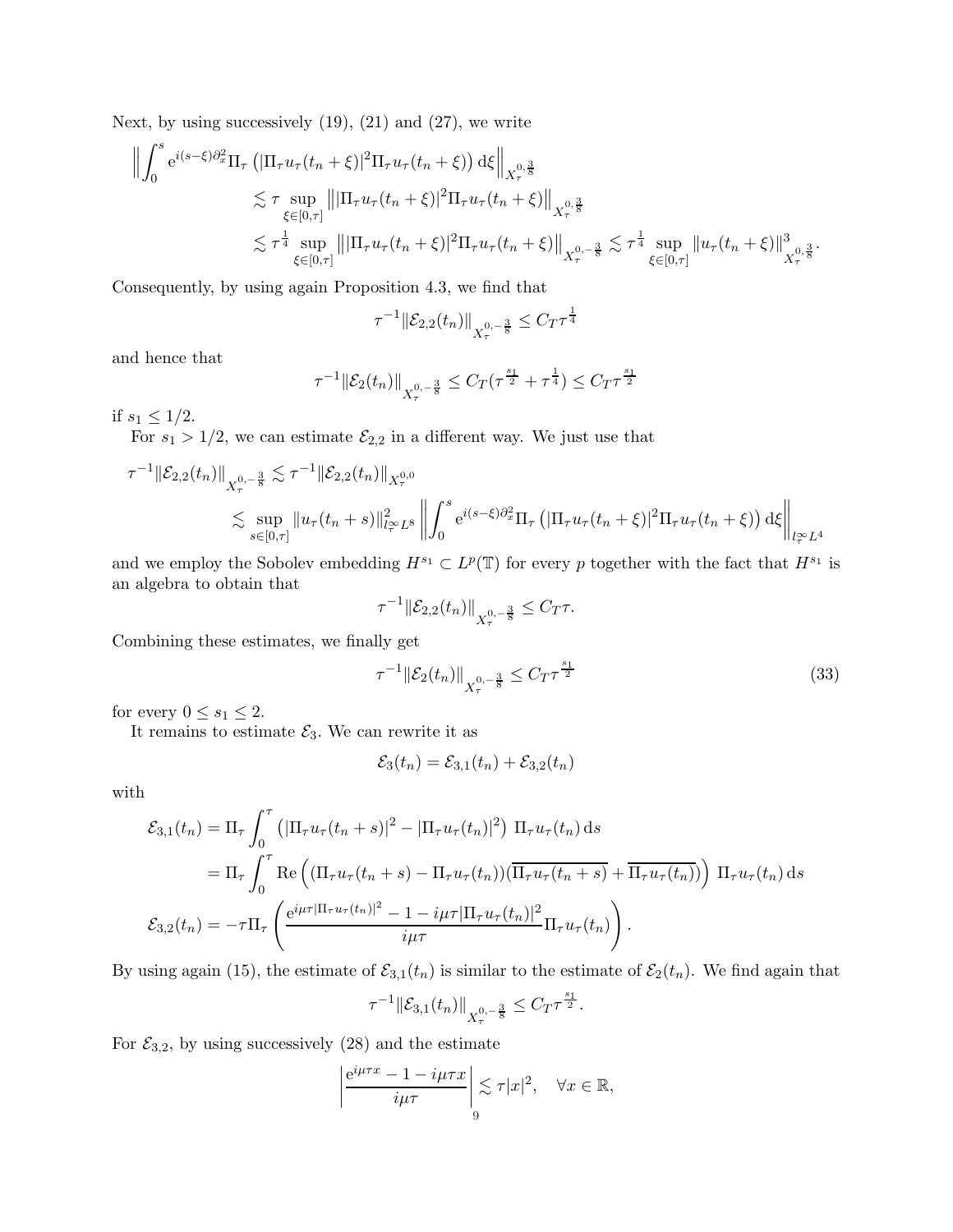we get that

$$
\tau^{-1} \|\mathcal{E}_{3,2}(t_n)\|_{X^{0,-\frac{3}{8}}_{\tau}} \lesssim \left\|\frac{\mathrm{e}^{i\mu \tau |\Pi_\tau u_\tau(t_n)|^2}-1-i\mu \tau |\Pi_\tau u_\tau(t_n)|^2}{i\mu \tau} \Pi_\tau u_\tau(t_k)\right\|_{l^{\frac{4}{3}}_\tau L^{\frac{4}{3}}} \lesssim \tau \|\Pi_\tau u_\tau(t_n)\|_{l^{\frac{20}{3}}_\tau L^{\frac{20}{3}}}^5.
$$

Next, by using successively that  $W^{\frac{1}{10},4} \subset L^{\frac{20}{3}}(\mathbb{T})$  and  $(26)$ , we get that

$$
\tau^{-1} \|\mathcal{E}_{3,2}(t_n)\|_{X^{0,-\frac{3}{8}}_{\tau}} \lesssim_T \tau \|\Pi_{\tau} u_{\tau}(t_n)\|_{l^4_{\tau} W^{\frac{1}{10},4}} \lesssim \tau \|\Pi_{\tau} u_{\tau}(t_n)\|_{X^{\frac{1}{10},\frac{3}{8}}_{\tau}}.
$$

Consequently, if  $2 \geq s_1 > 1/10$ , we get from Proposition [4.3](#page-6-2) that

$$
\tau^{-1} \|\mathcal{E}_{3,2}(t_n)\|_{X^{0,-\frac{3}{8}}_{\tau}} \lesssim \tau C_T \lesssim \tau^{\frac{s_1}{2}} C_T.
$$

If  $s_1 \leq 1/10$ , we can write that

$$
\tau^{-1} \|\mathcal{E}_{3,2}(t_n)\|_{X^{0,-\frac{3}{8}}_\tau} \lesssim \tau \|\Pi_\tau u_\tau(t_n)\|_{X^{\frac{1}{10},\frac{3}{8}}_\tau} \lesssim \tau^{\frac{19}{20}+\frac{s_1}{2}} C_T \lesssim \tau^{\frac{s_1}{2}} C_T.
$$

Consequently, we have also obtained that

<span id="page-9-0"></span>
$$
\tau^{-1} \|\mathcal{E}_3(t_n)\|_{X^{0,-\frac{3}{8}}_\tau} \le C_T \tau^{\frac{s_1}{2}}.
$$
\n(34)

We end the proof gathering  $(31)$ ,  $(32)$ ,  $(33)$  and  $(34)$ .

# 6. Proof of Theorem [1.1](#page-1-3)

We are now in a position to give the proof of Theorem [1.1.](#page-1-3) We first observe that thanks to Proposition [2.2,](#page-3-3) we have from the triangle inequality that

$$
||u(t_n) - u^n||_{L^2} \le ||u(t_n) - u_\tau(t_n)||_{L^2} + ||u_\tau(t_n) - u^n||_{L^2} \le C_T \tau^{\frac{s_1}{2}} + ||e^n||_{l_\tau^\infty L^2},
$$
 (35)

where  $e^n$  solves [\(29\)](#page-6-1). To get the error estimates of Theorem [1.1,](#page-1-3) it thus suffices to estimate  $||e^n||_{X^{0,b}_{\tau}}$ for some  $b \in (1/2, 5/8)$  thanks to [\(18\)](#page-5-6).

By using equation [\(29\)](#page-6-1), Lemma [4.1](#page-5-7) and the error estimate of Proposition [5.1,](#page-6-3) we get that

<span id="page-9-2"></span>
$$
||e^n||_{X^{0,b}_{\tau}} \leq C_T T_1^{\varepsilon_0} ||\Phi_N^{\tau}(u_\tau(t_n)) - \Phi_N^{\tau}(u_\tau(t_n) - e^n)||_{X^{0,-\frac{3}{8}}_{\tau}} + C_T \tau^{\frac{s_1}{2}}.
$$
 (36)

Here, we further employed [\(24\)](#page-5-8) with  $T_1$  still to be determined and  $\varepsilon_0 = 1 - b - \frac{3}{8} > 0$ . Note that, by using [\(13\)](#page-4-4), we can write

$$
\Phi_{\mathcal{N}}^{\tau}(u_{\tau}(t_n)) - \Phi_{\mathcal{N}}^{\tau}(u_{\tau}(t_n) - e^n) = \Pi_{\tau} \left( \Psi_{\mathcal{N}}^{\tau}(u_{\tau}(t_n)) - \Psi_{\mathcal{N}}^{\tau}(u_{\tau}(t_n) - e^n) \right),
$$
  

$$
\Psi_{\mathcal{N}}^{\tau}(w) = \frac{e^{i\mu\tau|\Pi_{\tau}w|^2} - 1}{i\mu\tau} \Pi_{\tau}w,
$$

where we have, uniformly in n and  $\tau$ , the pointwise estimate

<span id="page-9-1"></span>
$$
|\Psi^{\tau}_{\mathcal{N}}(u_{\tau}(t_n)) - \Psi^{\tau}_{\mathcal{N}}(u_{\tau}(t_n) - e^n)| \lesssim |\Pi_{\tau}u_{\tau}(t_n)|^2 |\Pi_{\tau}e^n| + |\Pi_{\tau}u_{\tau}(t_n)||\Pi_{\tau}e^n|^2 + |\Pi_{\tau}e^n|^3. \tag{37}
$$

We can then get by using [\(28\)](#page-6-0) that

$$
\|\Phi^{\tau}_{\mathcal{N}}(u_{\tau}(t_n)) - \Phi^{\tau}_{\mathcal{N}}(u_{\tau}(t_n) - e^n)\|_{X^{0,-\frac{3}{8}}_{\tau}} \lesssim \|\Psi^{\tau}_{\mathcal{N}}(u_{\tau}(t_n)) - \Psi^{\tau}_{\mathcal{N}}(u_{\tau}(t_n) - e^n)\|_{L^{\frac{4}{7}}_{\tau}L^{\frac{4}{3}}}
$$

and hence, thanks to  $(37)$  and Hölder's inequality, that

$$
\|\Phi^{\tau}_{\mathcal{N}}(u_{\tau}(t_n)) - \Phi^{\tau}_{\mathcal{N}}(u_{\tau}(t_n) - e^n)\|_{X^{0,-\frac{3}{8}}_{\tau}}\n\lesssim \|\Pi_{\tau}u_{\tau}(t_n)\|_{l^4_{\tau}L^4}^2 \|\Pi_{\tau}e^n\|_{l^4_{\tau}L^4} + \|\Pi_{\tau}u_{\tau}(t_n)\|_{l^4_{\tau}L^4} \|\Pi_{\tau}e^n\|_{l^4_{\tau}L^4}^2 + \|\Pi_{\tau}e^n\|_{l^4_{\tau}L^4}^3.
$$

$$
\Box
$$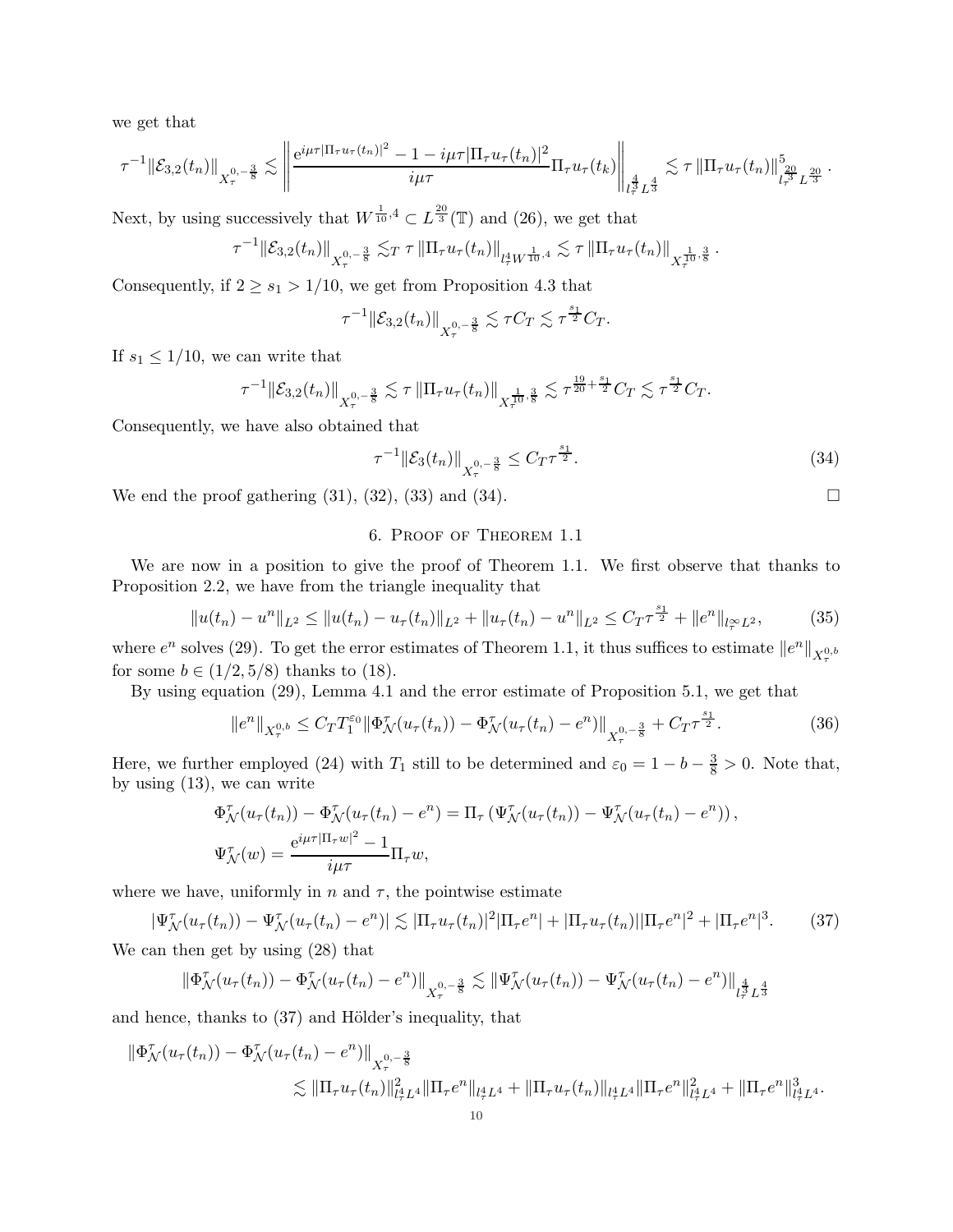Next, by using again [\(26\)](#page-5-0) and Proposition [4.3,](#page-6-2) we finally get that

$$
\|\Phi^{\tau}_{\mathcal{N}}(u_{\tau}(t_n)) - \Phi^{\tau}_{\mathcal{N}}(u_{\tau}(t_n) - e^n)\|_{X^{0,-\frac{3}{8}}_{\tau}} \leq C_T(\|e^n\|_{X^{0,\frac{3}{8}}_{\tau}} + \|e^n\|_{X^{0,\frac{3}{8}}_{\tau}}^2 + \|e^n\|_{X^{0,\frac{3}{8}}_{\tau}}^3).
$$

This yields by using [\(36\)](#page-9-2)

$$
\|e^n\|_{X^{0,b}_\tau}\leq C_T T_1^{\varepsilon_0}\left(\|e^n\|_{X^{0,\frac{3}{8}}_\tau}+\|e^n\|_{X^{0,\frac{3}{8}}_\tau}^2+\|e^n\|_{X^{0,\frac{3}{8}}_\tau}^3\right)+C_T\tau^{\frac{s_1}{2}}.
$$

By choosing  $T_1$  sufficiently small we thus get that

$$
\|e^n\|_{X^{0,b}_\tau}\leq C_T \tau^{\frac{s_1}{2}}.
$$

This proves the desired estimate [\(8\)](#page-1-4) for  $0 \le n \le N_1 = T_1/\tau$ . We can then iterate in a classical way the argument on  $T_1/\tau \leq n \leq 2T_1/\tau$  and so on to get the final estimate for  $0 \leq n \leq T/\tau$ .

## 7. Numerical experiments

In this section we numerically underline our convergence Theorem [1.1.](#page-1-3) We illustrate the convergence order of the filtered splitting method in the case of rough and smooth initial data. In Figure [1](#page-10-0) we solve the periodic Schrödinger equation  $(1)$  with the filtered Lie splitting  $(6)$  and, respectively, the filtered Strang splitting with initial values

$$
u(0) \in H^s \quad \text{with } s = \frac{1}{2} \text{ and } s = 4;
$$

see, e.g., [\[9\]](#page-11-11) for details on the construction of rough initial values. We employ a standard Fourier pseudospectral method for the discretization in space and we choose as largest Fourier mode  $K =$  $2^{14}$ , i.e., the spatial mesh size  $\Delta x = 0.00038$ . As a reference solution we use the Strang splitting method with K spatial points and a very small time step size  $\tau$ . Then, for each time step  $\tau$  we measure the error between the filtered Lie and filtered Strang splitting method and the projected reference solution by employing  $\Pi_{\tau}$  in the corresponding discrete  $L^2$  norm. Our numerical findings confirm their convergence rate of order  $\mathcal{O}(\tau^{1/4})$  for solutions in  $H^{1/2}$  (see Theorem [1.1\)](#page-1-3) as well as their expected full order of convergence (order one for Lie and order two for Strang) in the case of smooth solutions.



<span id="page-10-0"></span>FIGURE 1.  $L^2$  error of the Lie and Strang splitting schemes for rough and smooth initial data. Left: rough initial value  $u(0) \in H^{1/2}$ ; right: smooth initial value  $u(0) \in H^4$ .